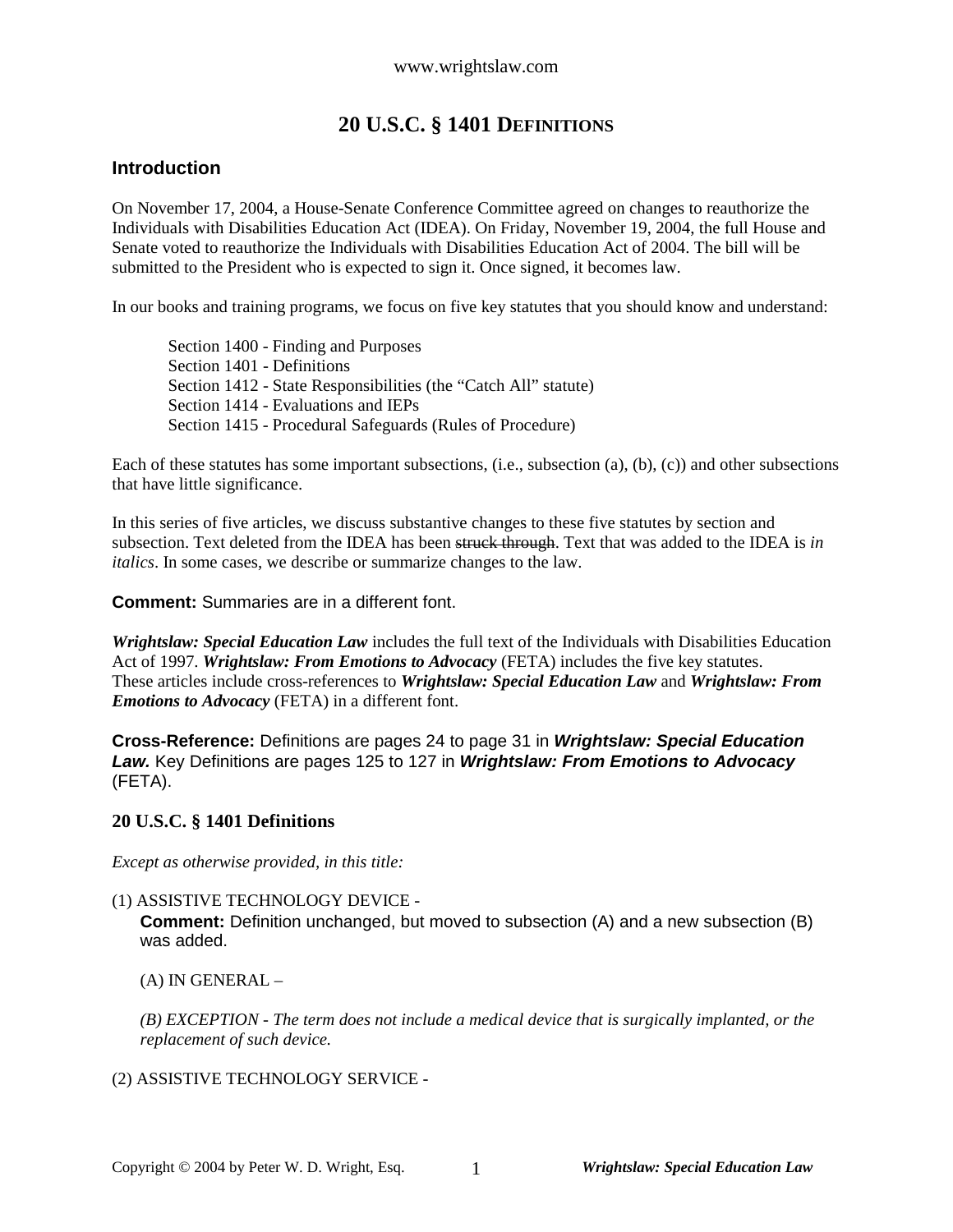Subsections (A) through (F) were unchanged except the end of subsection (C) where the word "of" was deleted: or replacing of assistive technology devices;

(3) CHILD WITH A DISABILITY

(A) unchanged

(B) CHILD AGED 3 THROUGH 9 - The term `child with a disability' for a child aged 3 through 9 *(or any subset of that age range, including ages 3 through 5),* may, at the discretion of the State and the local educational agency, include a child--

(i) and (ii) unchanged

 *(4) CORE ACADEMIC SUBJECTS - The term `core academic subjects' has the meaning given the term in section 9101 of the Elementary and Secondary Education Act of 1965.* 

**Comment:** All definitions are in alphabetical order. The term "core academic subjects" is a new in IDEA and tracks the language of No Child Left Behind, i.e., the Elementary and Secondary Education Act of 1965 (ESEA). For more information about No Child Left Behind, see *Wrightslaw: No Child Left Behind* **(NCLB)**.

(5) EDUCATIONAL SERVICE AGENCY - unchanged, but moved from subsection (4) to subsection (5).

(6) ELEMENTARY SCHOOL - unchanged, but moved from subsection (5) to (6).

(7) EQUIPMENT - unchanged, but moved from subsection (6) to subsection (7).

(8) EXCESS COSTS - one reference to ESEA was changed to coincide with NCLB, otherwise unchanged, but moved from subsection (7) to subsection (8).

(9) FREE APPROPRIATE PUBLIC EDUCATION - unchanged, but moved from subsection (8) to (9).

**Comment:** The definitions of "highly qualified teachers" and "homeless children" are new and track the language of the No Child Left Behind Act of 2001.

*(10) HIGHLY QUALIFIED -* 

*(A) IN GENERAL - For any special education teacher, the term `highly qualified' has the meaning given the term in section 9101 of the Elementary and Secondary Education Act of 1965, except that such term also--* 

*(i) includes the requirements described in subparagraph (B); and* 

*(ii) includes the option for teachers to meet the requirements of section 9101 of such Act by meeting the requirements of subparagraph (C) or (D).* 

*(B) REQUIREMENTS FOR SPECIAL EDUCATION TEACHERS - When used with respect to any public elementary school or secondary school special education teacher teaching in a State, such term means that--* 

*(i) the teacher has obtained full State certification as a special education teacher (including certification obtained through alternative routes to certification), or passed the State special education teacher licensing examination, and holds a license to teach in the State as a special*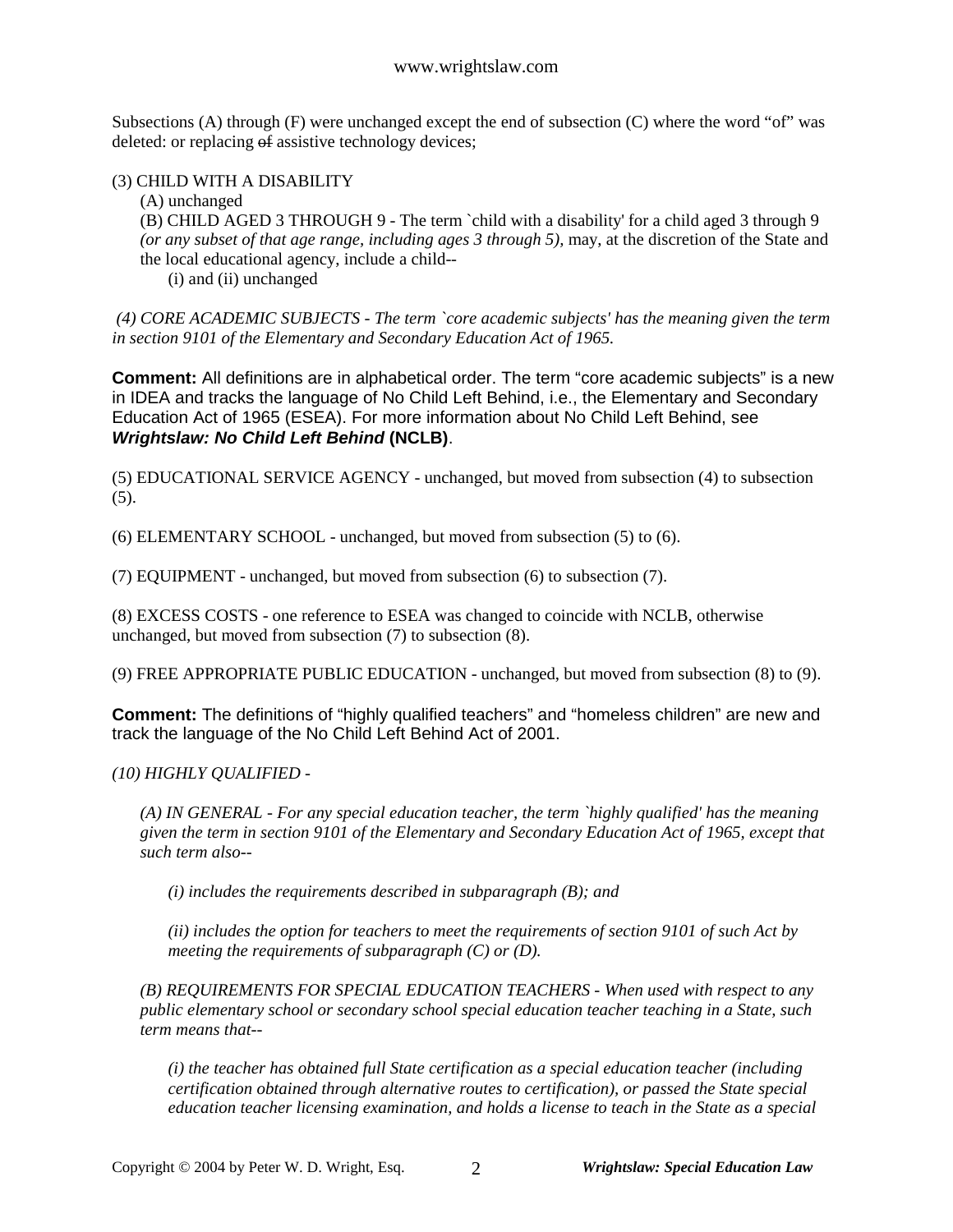*education teacher, except that when used with respect to any teacher teaching in a public charter school, the term means that the teacher meets the requirements set forth in the State's public charter school law;* 

*(ii) the teacher has not had special education certification or licensure requirements waived on an emergency, temporary, or provisional basis; and* 

*(iii) the teacher holds at least a bachelor's degree.* 

*(C) SPECIAL EDUCATION TEACHERS TEACHING TO ALTERNATE ACHIEVEMENT STANDARDS - When used with respect to a special education teacher who teaches core academic subjects exclusively to children who are assessed against alternate achievement standards established under the regulations promulgated under section 1111(b)(1) of the Elementary and Secondary Education Act of 1965, such term means the teacher, whether new or not new to the profession, may either--* 

*(i) meet the applicable requirements of section 9101 of such Act for any elementary, middle, or secondary school teacher who is new or not new to the profession; or* 

*(ii) meet the requirements of subparagraph (B) or (C) of section 9101(23) of such Act as applied to an elementary school teacher, or, in the case of instruction above the elementary level, has subject matter knowledge appropriate to the level of instruction being provided, as determined by the State, needed to effectively teach to those standards.* 

*(D) SPECIAL EDUCATION TEACHERS TEACHING MULTIPLE SUBJECTS - When used with respect to a special education teacher who teaches 2 or more core academic subjects exclusively to children with disabilities, such term means that the teacher may either--* 

*(i) meet the applicable requirements of section 9101 of the Elementary and Secondary Education Act of 1965 for any elementary, middle, or secondary school teacher who is new or not new to the profession;* 

*(ii) in the case of a teacher who is not new to the profession, demonstrate competence in all the core academic subjects in which the teacher teaches in the same manner as is required for an elementary, middle, or secondary school teacher who is not new to the profession under section 9101(23)(C)(ii) of such Act, which may include a single, high objective uniform State standard of evaluation covering multiple subjects; or* 

*(iii) in the case of a new special education teacher who teaches multiple subjects and who is highly qualified in mathematics, language arts, or science, demonstrate competence in the other core academic subjects in which the teacher teaches in the same manner as is required for an elementary, middle, or secondary school teacher under section 9101(23)(C)(ii) of such Act, which may include a single, high objective uniform State standard of evaluation covering multiple subjects, not later than 2 years after the date of employment.* 

*(E) RULE OF CONSTRUCTION - Notwithstanding any other individual right of action that a parent or student may maintain under this part, nothing in this section or part shall be construed to create a right of action on behalf of an individual student or class of students for the failure of a particular State educational agency or local educational agency employee to be highly qualified.*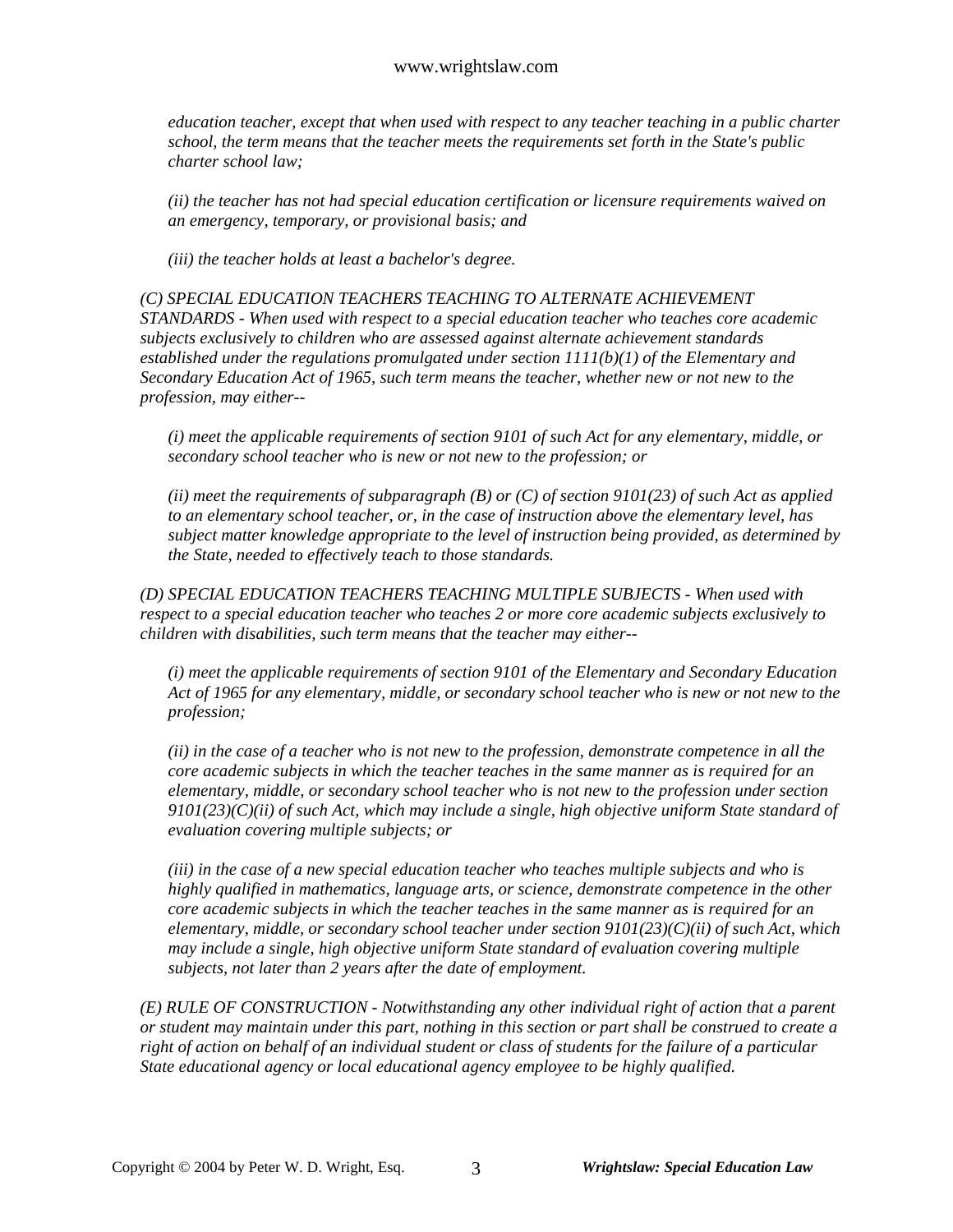*(F) DEFINITION FOR PURPOSES OF THE ESEA - A teacher who is highly qualified under this paragraph shall be considered highly qualified for purposes of the Elementary and Secondary Education Act of 1965.* 

*(11) HOMELESS CHILDREN - The term `homeless children' has the meaning given the term `homeless children and youths' in section 725 of the McKinney-Vento Homeless Assistance Act (42 U.S.C. 11434a).* 

(12) INDIAN unchanged, but moved from subsection (9) to (12).

(13) INDIAN TRIBE - unchanged, but moved from subsection (10) to (13) and added a statutory reference at the end.

(14) - INDIVIDUALIZED EDUCATION PROGRAM - unchanged, but moved from subsection (11) to  $(14)$ .

(15) INDIVIDUALIZED FAMILY SERVICE PLAN - unchanged, but moved from subsection (12) to  $(15)$ .

(16) INFANT OR TODDLER WITH A DISABILITY - unchanged, but moved from subsection (13) to (16).

(17) INSTITUTION OF HIGHER EDUCATION - except for a statutory cross-reference, is unchanged, but moved from subsection (14) to (17).

**Comment:** The definition of "Limited English Proficient" in subsection 18 is new and tracks the language of the No Child Left Behind Act.

*(18) LIMITED ENGLISH PROFICIENT - The term `limited English proficient' has the meaning given the term in section 9101 of the Elementary and Secondary Education Act of 1965.* 

### (19) LOCAL EDUCATIONAL AGENCY -

(moved from subsection (15) to (19))

- (A) unchanged
- (B) unchanged

(C) BIA FUNDED SCHOOLS - The term includes an elementary school or secondary school funded by the Bureau of Indian Affairs, but only to the extent that such inclusion makes the school eligible for programs for which specific eligibility is not provided to the school in another provision of law and the school does not have a student population that is smaller than the student population of the local educational agency *receiving assistance under this title with the smallest student population, except that the school shall not be subject to the jurisdiction of any State educational agency other than the Bureau of Indian Affairs.*

(20) NATIVE LANGUAGE - (moved from subsection (16) to (20)

The term `native language', when used with reference *respect* to an individual of *who is limited English proficient*, means the language normally used by the individual or, in the case of a child, the language normally used by the parents of the child.

(21) NONPROFIT - unchanged, but moved from subsection (17) to (21).

(22) OUTLYING AREA - unchanged, but moved from subsection (18) to (22).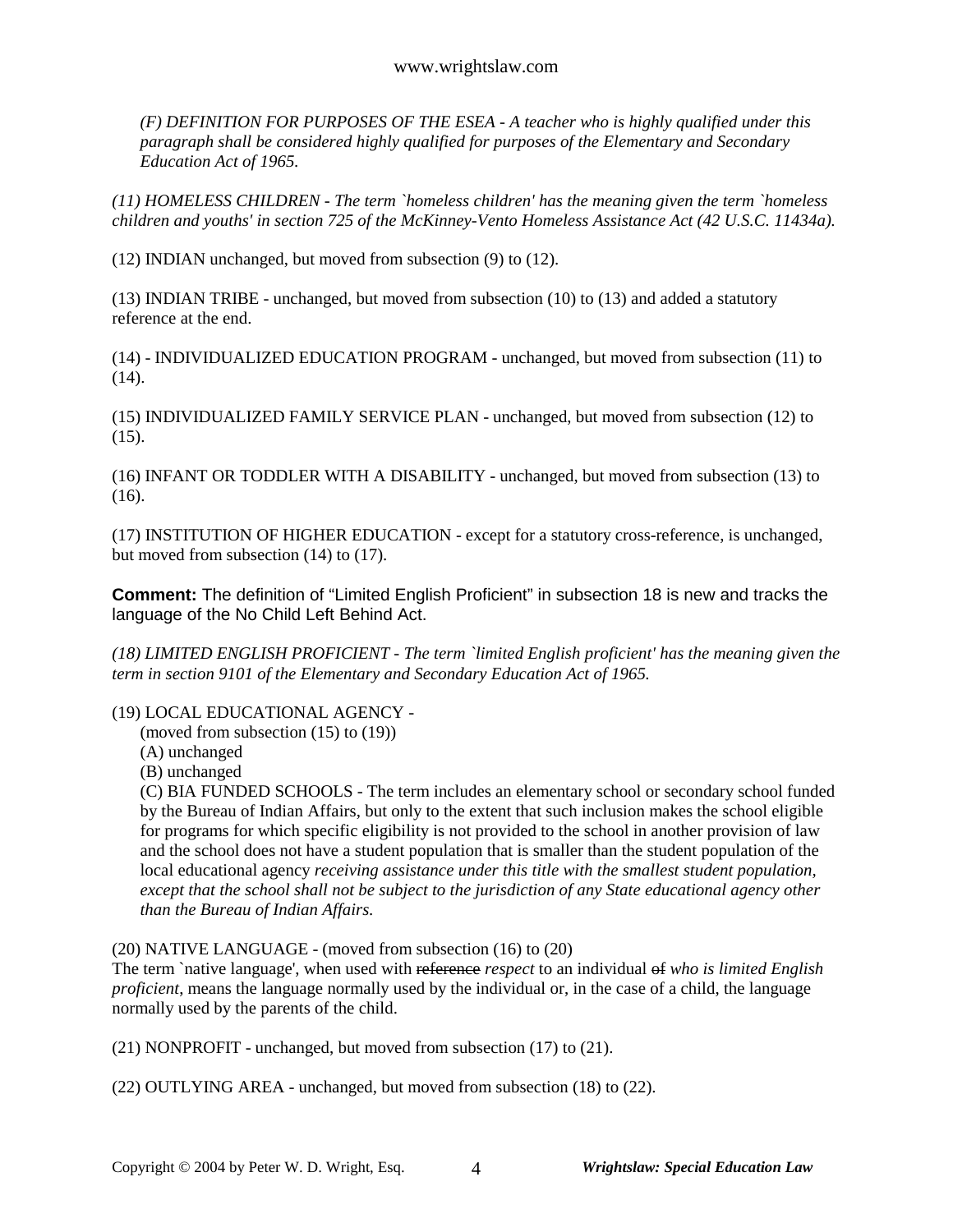(23) PARENT - significant changes, moved from subsection (19) to (23). The term 'parent' *means*

(A) includes a legal guardian; and

 $(B)$  except as used in sections  $1415(b)(2)$  and  $1439(a)(5)$ , includes an individual assigned under either of those sections to be a surrogate parent.

*(A) a natural, adoptive, or foster parent of a child (unless a foster parent is prohibited by State law from serving as a parent);* 

*(B) a guardian (but not the State if the child is a ward of the State);* 

*(C) an individual acting in the place of a natural or adoptive parent (including a grandparent, stepparent, or other relative) with whom the child lives, or an individual who is legally responsible for the child's welfare; or* 

*(D) except as used in sections 615(b)(2)* (see 1415(b)(2)) *and 639(a)(5)* (see 1439(a)(5)), *an individual assigned under either of those sections to be a surrogate parent.* 

(24) PARENT ORGANIZATION - unchanged, but moved from subsection (20) to (24).

(25) PARENT TRAINING AND INFORMATION CENTER - unchanged, but moved from subsection (21) to (25).

(26) RELATED SERVICES -

**Comment:** In IDEA 97, the definition of related services was a single paragraph. Now, it is broken into two subparts, (A) and (B). Subpart (A) includes new language about interpreting services and school nurse services. Subpart (B) creates an exception about surgically implanted devices, such as cochlear implants. Subsection 22 is now subsection 26.

(A) IN GENERAL - The term `related services' means transportation, and such developmental, corrective, and other supportive services (including speech-language pathology and audiology services, *interpreting services*, psychological services, physical and occupational therapy, recreation, including therapeutic recreation, social work services, *school nurse services designed to enable a child with a disability to receive a free appropriate public education as described in the individualized education program of the child*, counseling services, including rehabilitation counseling, orientation and mobility services, and medical services, except that such medical services shall be for diagnostic and evaluation purposes only) as may be required to assist a child with a disability to benefit from special education, and includes the early identification and assessment of disabling conditions in children.

(B) EXCEPTION - The term does not include a medical device that is surgically implanted, or the replacement of such device.

(27) SECONDARY SCHOOL - unchanged, but moved from subsection (23) to (27).

(28) SECRETARY - unchanged, but moved from subsection (24) to (28).

(29) SPECIAL EDUCATION - unchanged, but moved from subsection (25) to (29).